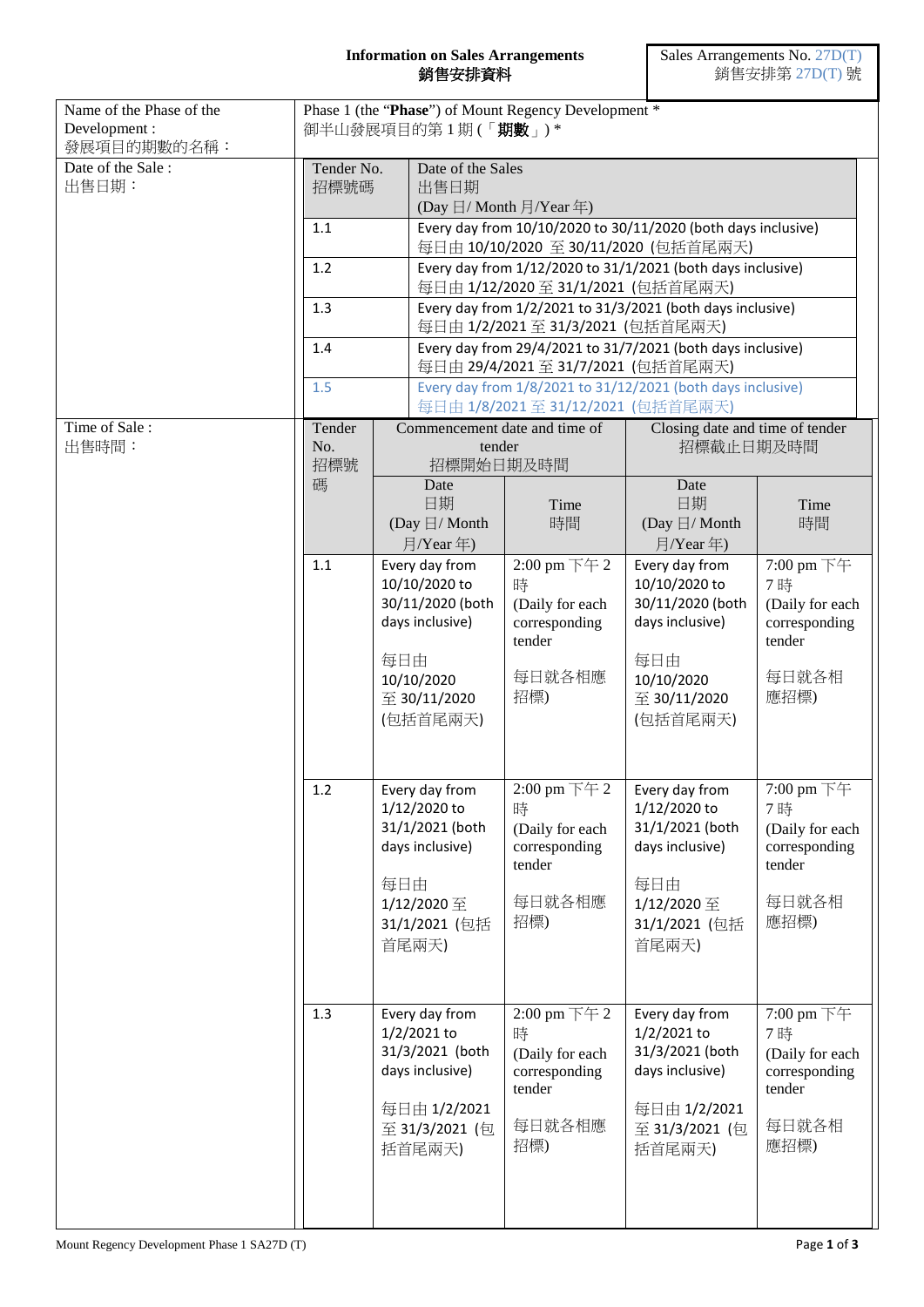|                                                                                                                                                                                                                                                                                                                                                                                      | 1.4            | Every day from<br>29/4/2021 to<br>31/7/2021 (both<br>days inclusive)<br>每日由<br>29/4/2021至<br>31/7/2021 (包括<br>首尾兩天)                                        | $2:00$ pm 下午 2<br>時<br>(Daily for each<br>corresponding<br>tender<br>每日就各相應<br>招標) | Every day from<br>29/4/2021 to<br>31/7/2021 (both<br>days inclusive)<br>每日由<br>29/4/2021至<br>31/7/2021 (包括<br>首尾兩天) | $7:00 \text{ pm } \pm 4$<br>7時<br>(Daily for each<br>corresponding<br>tender<br>每日就各相<br>應招標) |
|--------------------------------------------------------------------------------------------------------------------------------------------------------------------------------------------------------------------------------------------------------------------------------------------------------------------------------------------------------------------------------------|----------------|------------------------------------------------------------------------------------------------------------------------------------------------------------|------------------------------------------------------------------------------------|---------------------------------------------------------------------------------------------------------------------|-----------------------------------------------------------------------------------------------|
|                                                                                                                                                                                                                                                                                                                                                                                      | 1.5            | Every day from<br>1/8/2021 to<br>31/12/2021<br>(both days<br>inclusive)                                                                                    | 2:00 pm 下午 2<br>時<br>(Daily for each<br>corresponding<br>tender                    | Every day from<br>$1/8/2021$ to<br>31/12/2021<br>(both days<br>inclusive)                                           | 7:00 pm 下午<br>7時<br>(Daily for each<br>corresponding<br>tender                                |
|                                                                                                                                                                                                                                                                                                                                                                                      |                | 每日由 1/8/2021<br>至 31/12/2021<br>(包括首尾兩天)                                                                                                                   | 每日就各相應<br>招標)                                                                      | 每日由 1/8/2021<br>至 31/12/2021<br>(包括首尾兩天)                                                                            | 每日就各相<br>應招標)                                                                                 |
| Place where the sale will take<br>62/F, International Commerce Centre, No. 1 Austin Road West, Kowloon, Hong Kong<br>("ICC 62/F Venue")<br>place:<br>出售地點:<br>香港九龍柯士甸道西 1 號環球貿易廣場 62 樓(下稱「ICC 62 樓會場」)                                                                                                                                                                               |                |                                                                                                                                                            |                                                                                    |                                                                                                                     |                                                                                               |
| Number of specified residential<br>properties that will be offered to be<br>sold:<br>將提供出售的指明住宅物業的數<br>目:                                                                                                                                                                                                                                                                            | $\overline{4}$ |                                                                                                                                                            |                                                                                    |                                                                                                                     |                                                                                               |
| Description of the residential properties that will be offered to be sold:<br>將提供出售的指明住宅物業的描述:                                                                                                                                                                                                                                                                                       |                |                                                                                                                                                            |                                                                                    |                                                                                                                     |                                                                                               |
| The following units in Tower 1A: 以下在第1A 座的單位:<br>32A, 32B<br>The following units in Tower 1B: 以下在第 1B 座的單位:                                                                                                                                                                                                                                                                          |                |                                                                                                                                                            |                                                                                    |                                                                                                                     |                                                                                               |
| 32A, 32B<br>The method to be used to determine the order of priority in which each of the persons interested in purchasing any of the<br>specified residential properties may select the residential property that the person wishes to purchase :<br>將會使用何種方法,決定有意購買該等指明住宅物業的每名人士可揀選其意欲購買的住宅物業的優先次序:                                                                                |                |                                                                                                                                                            |                                                                                    |                                                                                                                     |                                                                                               |
| Sale by Tender – See details and particulars in the tender notice. During the following periods, the tender<br>notice and other relevant tender documents will be made available for collection free of charge at 62/F, International Commerce<br>Centre, No. 1 Austin Road West, Kowloon, Hong Kong: -<br>以招標方式出售-請参閱招標公告的細節和詳情。招標公告及其他招標文件可於以下時段於香港九龍柯士甸道西1號<br>環球貿易廣場 62 樓免費領取: - |                |                                                                                                                                                            |                                                                                    |                                                                                                                     |                                                                                               |
| Specified residential properties that will be<br>Tender<br>offered to be sold (see Note (3) Under "Other<br>No.<br>招標號<br>Matters")<br>將提供出售的指明住宅物業(見「其他事項」<br>碼                                                                                                                                                                                                                     |                | Tender notice and other relevant tender documents will be<br>made available for collection during the following periods<br>於以下時段,招標公告及其他相關招標文件可供領取<br>Date |                                                                                    |                                                                                                                     |                                                                                               |
| 第(3)項)                                                                                                                                                                                                                                                                                                                                                                               |                | 日期                                                                                                                                                         | (Day 日/ Month 月/Year 年)                                                            | Time<br>時間                                                                                                          |                                                                                               |
| All the specified residential properties set out in<br>1.1<br>the Sales Arrangements<br>所有於銷售安排中列出的指明住宅物業                                                                                                                                                                                                                                                                            |                |                                                                                                                                                            | Every day from 7/10/2020 to<br>30/11/2020 (both days<br>inclusive)                 | From $12:00$ noon to<br>7:00 p.m. (Daily for<br>each corresponding<br>tender)                                       |                                                                                               |
|                                                                                                                                                                                                                                                                                                                                                                                      |                |                                                                                                                                                            | 每日由 7/10/2020至<br>30/11/2020 (包括首尾兩天)                                              | 就各相應招標)                                                                                                             | 由正午12時至下午7時(每日                                                                                |